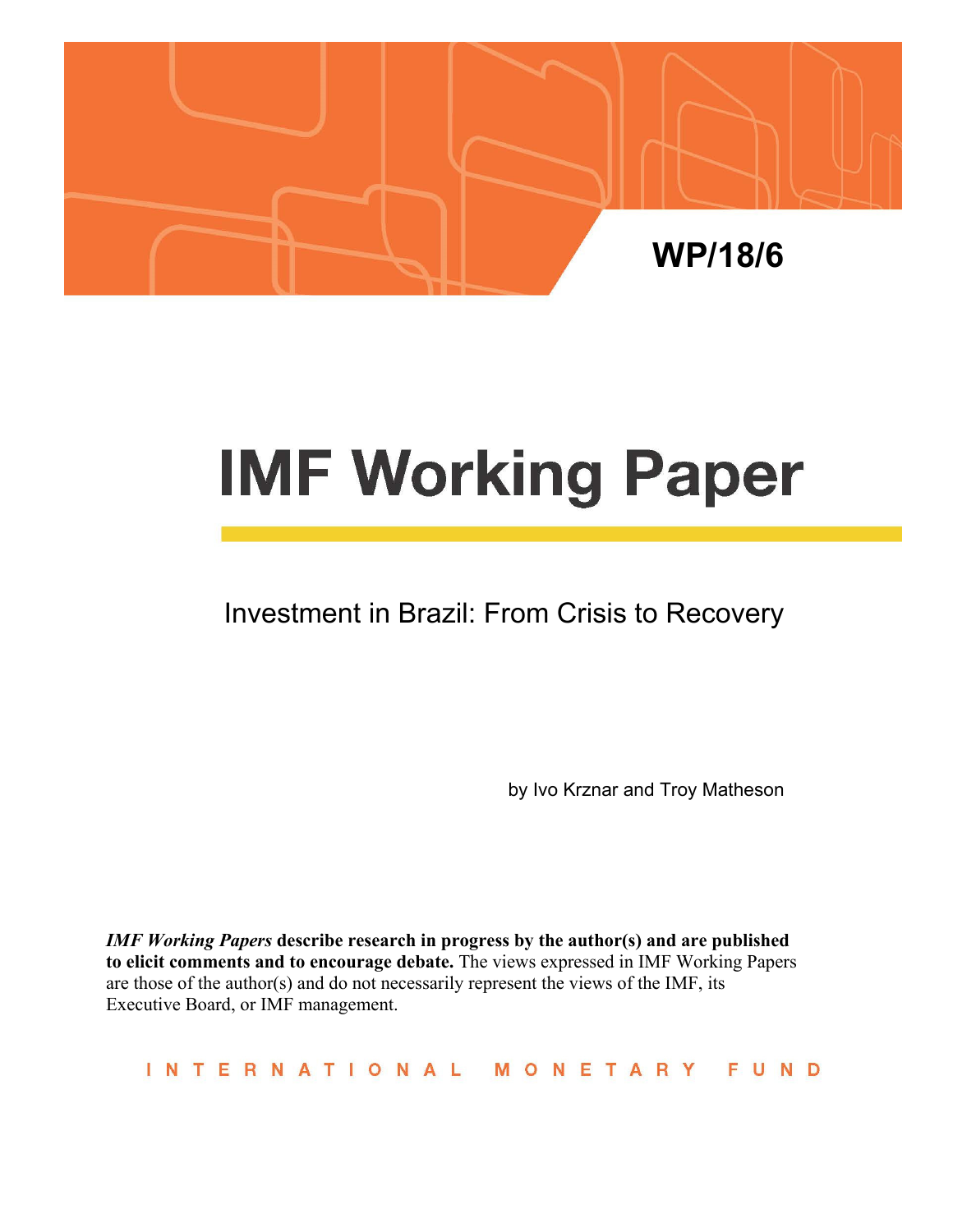#### **IMF Working Paper**

#### Western Hemisphere Department

#### **Investment in Brazil: From Crisis to Recovery**

#### **Prepared by Ivo Krznar and Troy Matheson**

Authorized for distribution by Alfredo Cuevas

Janauary 2018

*IMF Working Papers* **describe research in progress by the author(s) and are published to elicit comments and to encourage debate.** The views expressed in IMF Working Papers are those of the author(s) and do not necessarily represent the views of the IMF, its Executive Board, or IMF management.

#### **Abstract**

While Brazil's deep recession has been broad based, it has been marked by a particularly large fall in investment. Real investment fell by around 30 percent between the beginning of 2014 and the beginning of 2017. This paper finds that a variety of factors contributed to the investment decline, including a deterioration in Brazil's medium-term growth prospects, rising real interest rates, falling terms of trade, rising uncertainty related to economic policy, rising levels of corporate leverage and lower cash flow. Some of the factors that have weighed on investment over recent years have begun to normalize providing some impetus for a recovery. However, still-high levels of corporate leverage and the prospect of continued uncertainty related to economic policy settings suggest a turnaround in investment is likely to be subdued.

JEL Classification Numbers: E22, E32

Keywords: Investment, Recession

Author's E-Mail Address: ikrznar@imf.org; tmatheson@imf.org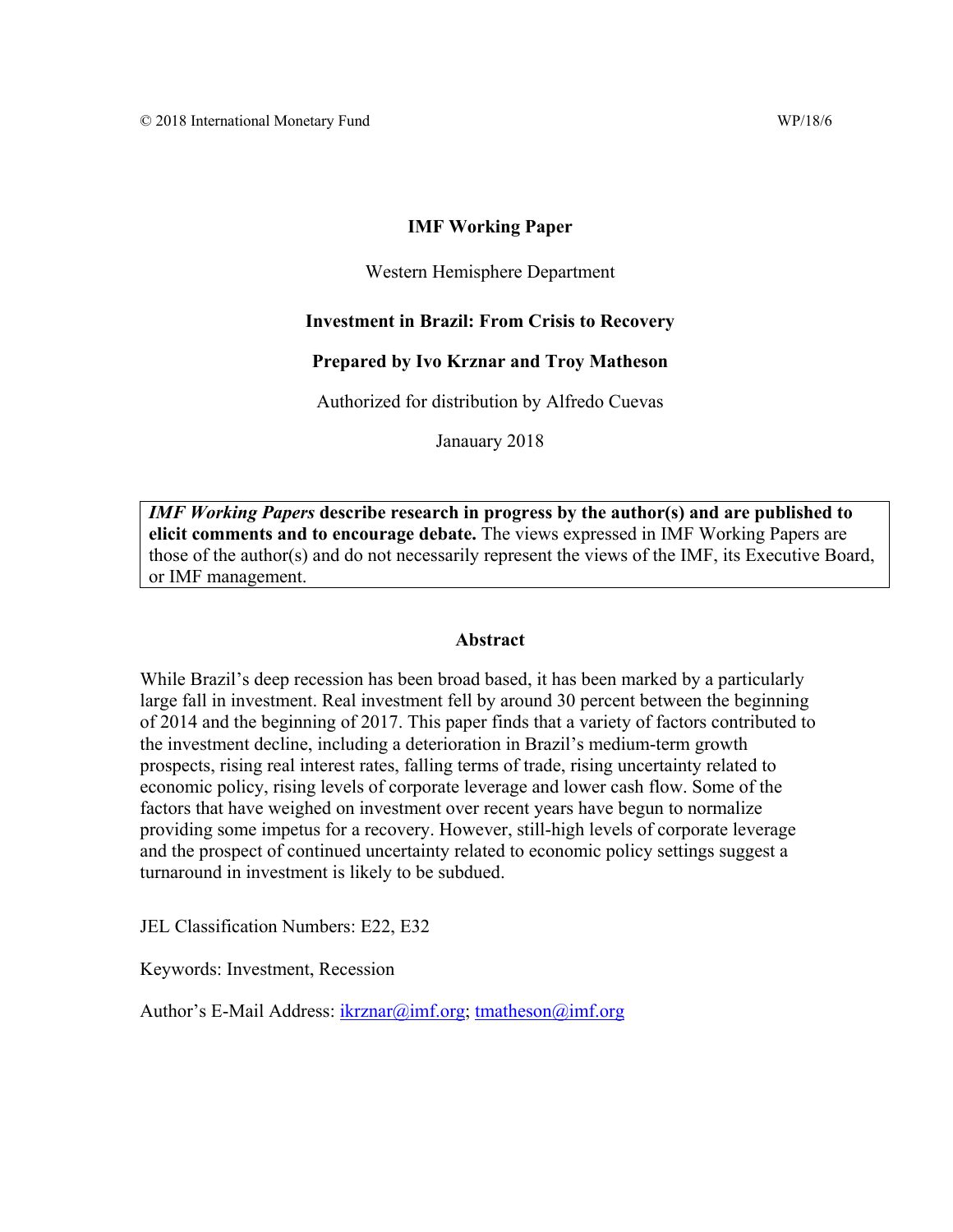#### Table of Contents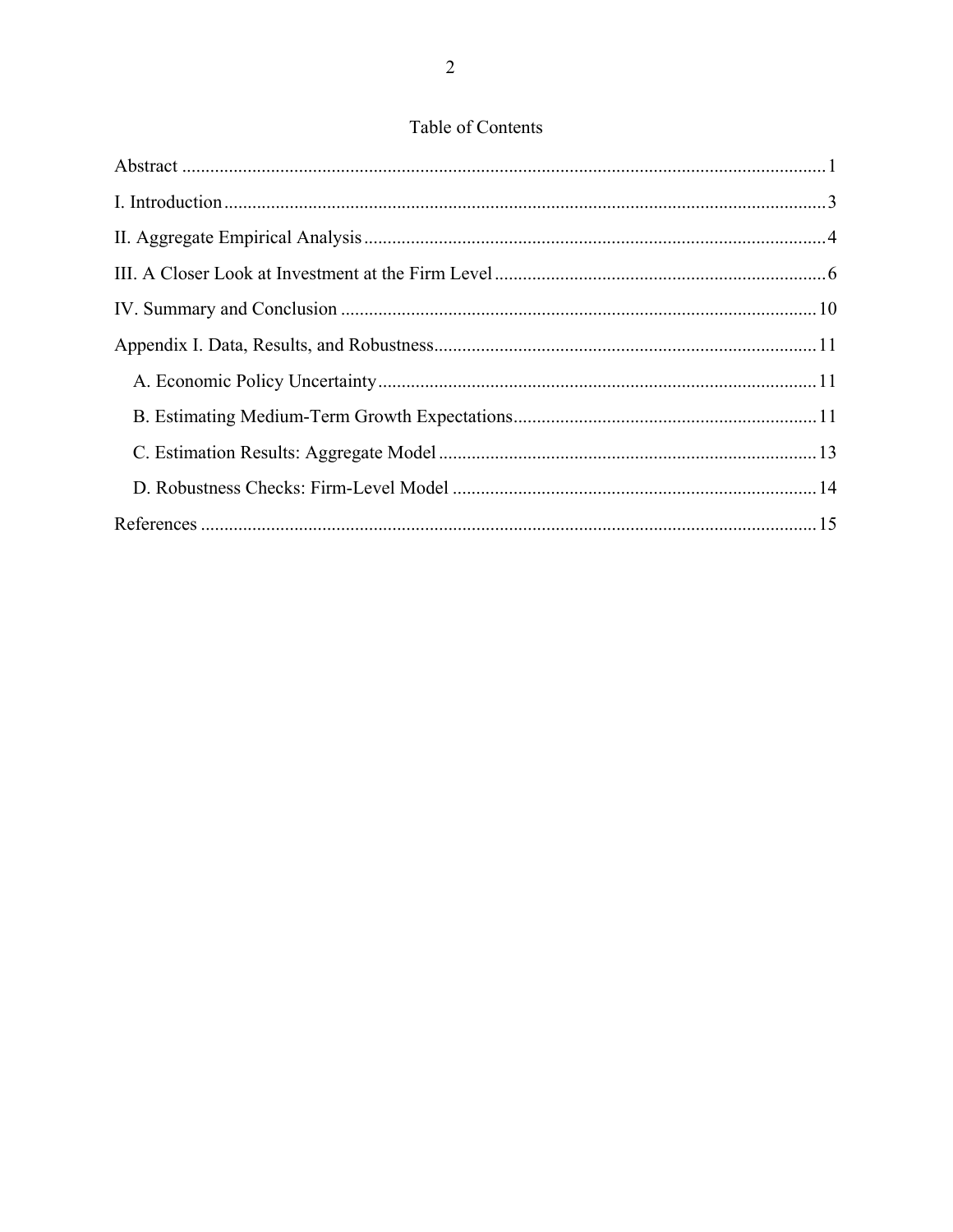#### **I. INTRODUCTION**

Brazil's deep recession has been broad based with a particularly large fall in investment. Real investment recovered strongly following the global financial crisis amid rising terms of trade, low interest rates, rapidly expanding consumption, and widespread optimism about Brazilian growth prospects. However, the expansion proved short lived as the favorable factors that supported the recovery began to wane and economic and policy uncertainty began to rise. Since the beginning of 2014, real investment has contracted by around 30 percent, far weaker investment than most other emerging markets experienced over this time.

Some of the factors that are hampering investment might soon support a recovery, but other factors such as high levels of corporate leverage and policy uncertainty—suggest the recovery might be more prolonged (Figure 1). The central bank has begun an easing cycle and real interest rates are expected to fall significantly over the coming year, and, after trending down for several years, Brazil's terms of trade stabilized and improved in early 2016. By reducing funding costs and increasing profitability, both factors should help to support a recovery in investment. However, these developments come







against the backdrop of a prolonged recession that has damaged Brazil's long-term growth prospects and led to higher levels of corporate leverage; prospects of weaker growth in the future hurts expected returns and discourages investment while higher leverage reduces the demand and supply of investment funding. Moreover, following a dramatic deterioration in the fiscal position and the impeachment of President Rousseff, the government has embarked on an ambitious fiscal reform agenda that is subject to implementation challenges, contributing to heightened policy uncertainty that could weigh on firms' willingness invest.

This paper examines the proximate causes of dramatic fall in investment in Brazil and the prospects for investment going forward. Section II provides an analysis and discussion of Brazil's investment using aggregate data. Firm-level data are examined and discussed in Section III. The paper concludes with a discussion of the prospects for a recovery in investment.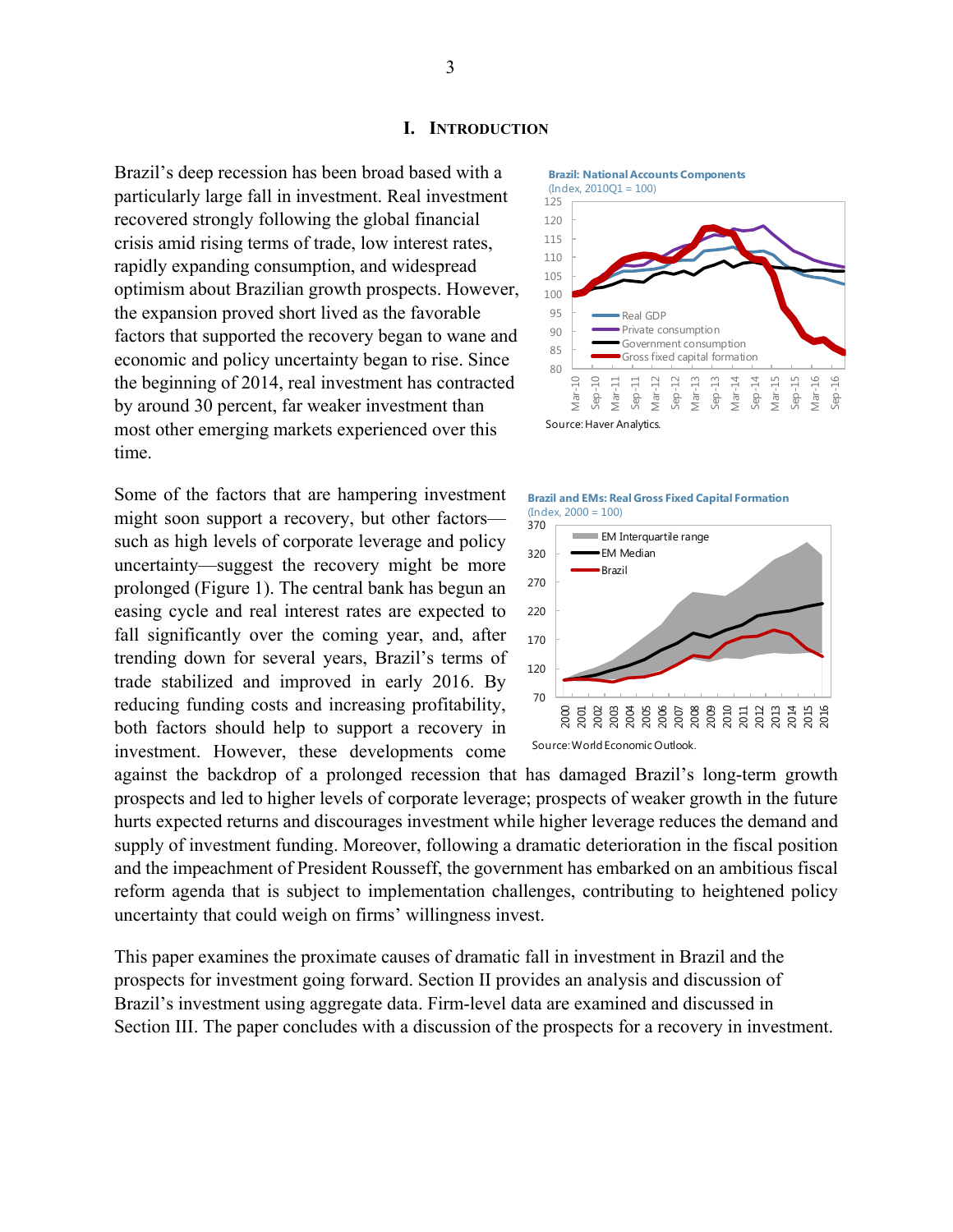

**II. AGGREGATE EMPIRICAL ANALYSIS**

Medium-term growth and investment are linked. Current levels of investment increase the economy's capital stock and enhance future labor productivity and growth. At the same time, firms' expectations of medium-term growth help to determine expected returns to investment and investment levels themselves. As such, the empirical specification is chosen to allow for feedback effects from growth expectations and investment and for the impact of other variables that influence investment decisions, including input costs (regulated prices and unit labor costs),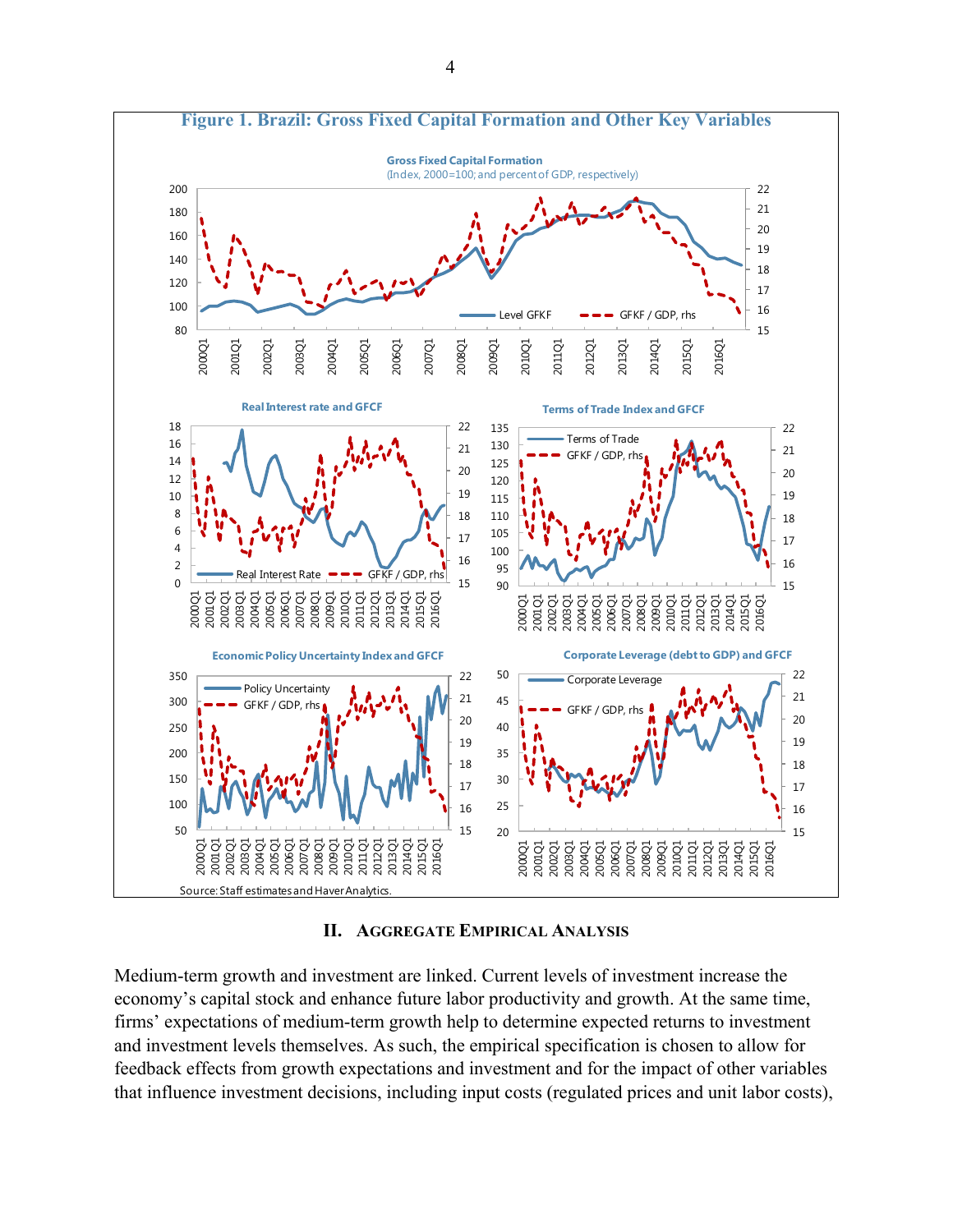funding costs (the real interest rate), profitability (terms of trade), leverage, and economic policy uncertainty.<sup>1</sup>

Two equations are jointly estimated to describe the behavior of quarterly real investment growth. The first equation determines the part of medium-term growth expectations (3-yearsahead) that cannot be explained by current economic conditions and the second equation determines real investment growth. Medium-term growth expectations (3-years-ahead)  $Z_t$  are assumed to be determined by annual real GDP  $(y_t)$  growth, annual regulated-price  $(p_t)$  inflation,

annual changes in the terms of trade  $(t_t)$  and the real interest rate  $(r_t)$ , and annual growth in equity prices  $(s_t)$  and unit labor costs  $(l_t)$  (see table for data sources and definitions):2

1

|         | <b>Data, Sources and Transforms</b>                                |             |             |
|---------|--------------------------------------------------------------------|-------------|-------------|
| Label   | Variable                                                           | Source      | Units       |
| $Z_t$   | Real GDP Growth Expectations (3-years ahead)                       | <b>BCB</b>  | Level, %    |
| $i_t$   | Real Gross Fixed Capital Formation                                 | <b>IBGE</b> | Level, log  |
| $y_t$   | Real GDP                                                           | <b>IBGE</b> | Level, log  |
| $p_t$   | Regulated Prices, IPCA                                             | <b>IBGE</b> | Level, log  |
| $t_t$   | Term of Trade                                                      | Haver       | Level, log  |
| $r_{t}$ | Real Interest Rate (Selic - 12-month-ahead inflation expectations) | <b>BCB</b>  | Level, log  |
| $S_t$   | <b>Equity Price Index</b>                                          | Haver       | Level, log  |
| $l_t$   | Unit Labor Costs, \$R                                              | <b>BCB</b>  | Level, log  |
| $L_t$   | Corporate Leverage (corporate debt to GDP)                         | <b>IMF</b>  | Level, %GDP |
| $U_{t}$ | <b>Economic Policy Uncertainty</b>                                 | Haver       | Level, log  |

$$
Z_t = \alpha_1 \Delta^4 y_t + \alpha_2 \Delta^4 p_t + \alpha_3 \Delta^4 t_t + \alpha_4 \Delta^4 r_t + \alpha_5 \Delta^4 s_t + \alpha_6 \Delta^4 t_t + \epsilon_t^2
$$
\n<sup>(1)</sup>

where  $\Delta^4$  represents the annual change in each variable and  $\epsilon_t^Z$  is the part of medium-term growth expectations that represents other factors unrelated to current economic conditions. These factors represent an autonomous reassessment of medium-term growth, above and beyond the impact of contemporaneous (short term) economic developments. Quarterly investment growth is assumed to be driven by the same variables as growth expectations, in addition to the estimated residual from equation (1) and lags of corporate leverage (measured as total corporate debt over GDP)  $L_t$  and an index of economic policy uncertainty  $U_t$ :<sup>3</sup>

$$
\Delta i_t = \beta_1 \Delta p_{t-1} + \beta_2 \Delta t_t + \beta_2 \Delta r_{t-1} + \beta_3 \Delta s_{t-1} + \beta_4 \Delta t_{t-1} + \beta_5 \epsilon_{t-1}^2 + \sum_{i=1}^4 \beta_i^L L_{t-i} + \sum_{i=1}^4 \beta_i^U U_{t-i} + \epsilon_t^{\Delta i} \tag{2}
$$

where ∆ represents the quarterly change in each variable. The estimation sample ranges from 2000Q1 to 2016Q1.

The estimated model provides a good description of behavior of investment over history. Three different variants of the model are estimated using Seemingly Unrelated Regressions (the estimation results are displayed in Appendix I, Section B). The preferred model specification

<sup>1</sup> Economic policy uncertainty is measured using the Economic Policy Uncertainty (EPU) Index for Brazil in the same manner as the newspaper-based EPU Index for the United States, following the methods in "Measuring Economic Policy Uncertainty" by Baker, Bloom and Davis (see policyuncertainty.com and Appendix I, Section A for more details).

<sup>2</sup> The estimates of medium-term growth expectations are described in Appendix I, Section B.

<sup>&</sup>lt;sup>3</sup> Note, variants of the model that include leverage and policy uncertainty in equation 1 were also estimated but leverage and policy uncertainty were not found to be statistically significant.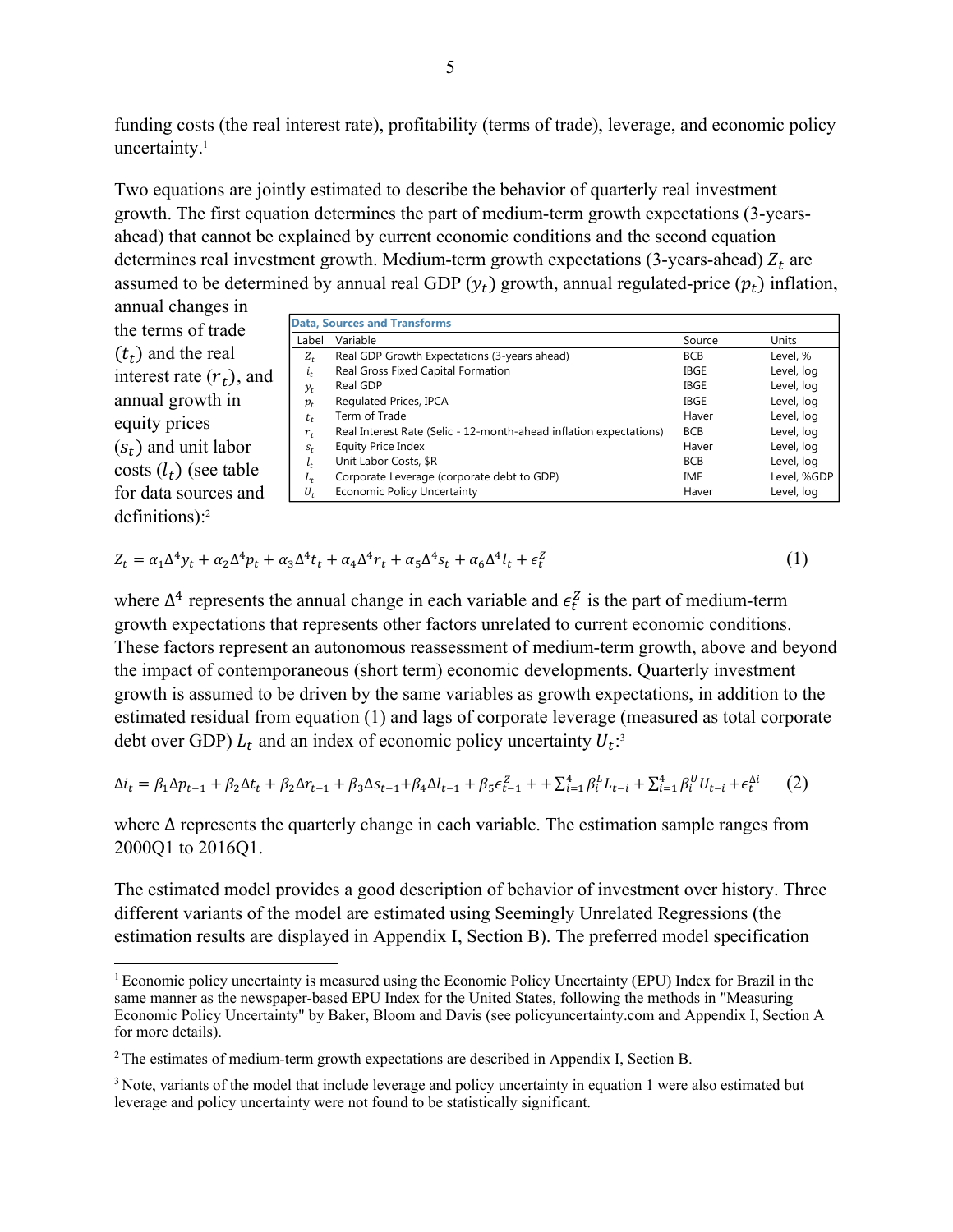(model 3) fits quarterly investment growth very well considering the volatility of the series (the adjusted R-squared statistic is around 0.7). Moreover, the signs of the coefficients in the investment equation are intuitive. Specifically, the estimated parameters suggest:

- *Investment increases* with higher autonomous growth expectations for the future and higher terms of trade;
- *Investment decreases* with higher real interest rates, unit labor costs, regulated prices, leverage, and policy uncertainty.

What explains the rapid drop in investment since 2014? Estimates suggest that developments hampering investment over this period include a rise in costs (chiefly a sharp increase in regulated prices, such as energy prices, but also unit labor costs), falling terms of trade impacting prospects for commodity exporters—and higher interest rates (Figure 2). The "autonomous" part of the deterioration in the medium-term outlook for growth and heightened policy uncertainty have been the most significant drags on investment over this time, with each factor reducing investment by around 10 percent since beginning of 2014. Higher leverage contributed to fall in investment primarily during the period when it was rising fast (2015).



#### **III. A CLOSER LOOK AT INVESTMENT AT THE FIRM LEVEL**

As in Magud and Sosa (2015) and Li and others (2015), a panel regression model that relates each firm's investment-to-capital ratio to several determinants of firms' investment decisions was estimated to study factors driving investment at the individual firm level. The macroeconomic determinants of investment studied in the previous section are assumed to affect investment via firms' balance sheets. The model differentiates between fundamental factors that drive investment decisions (factors that capture the marginal productivity of capital) and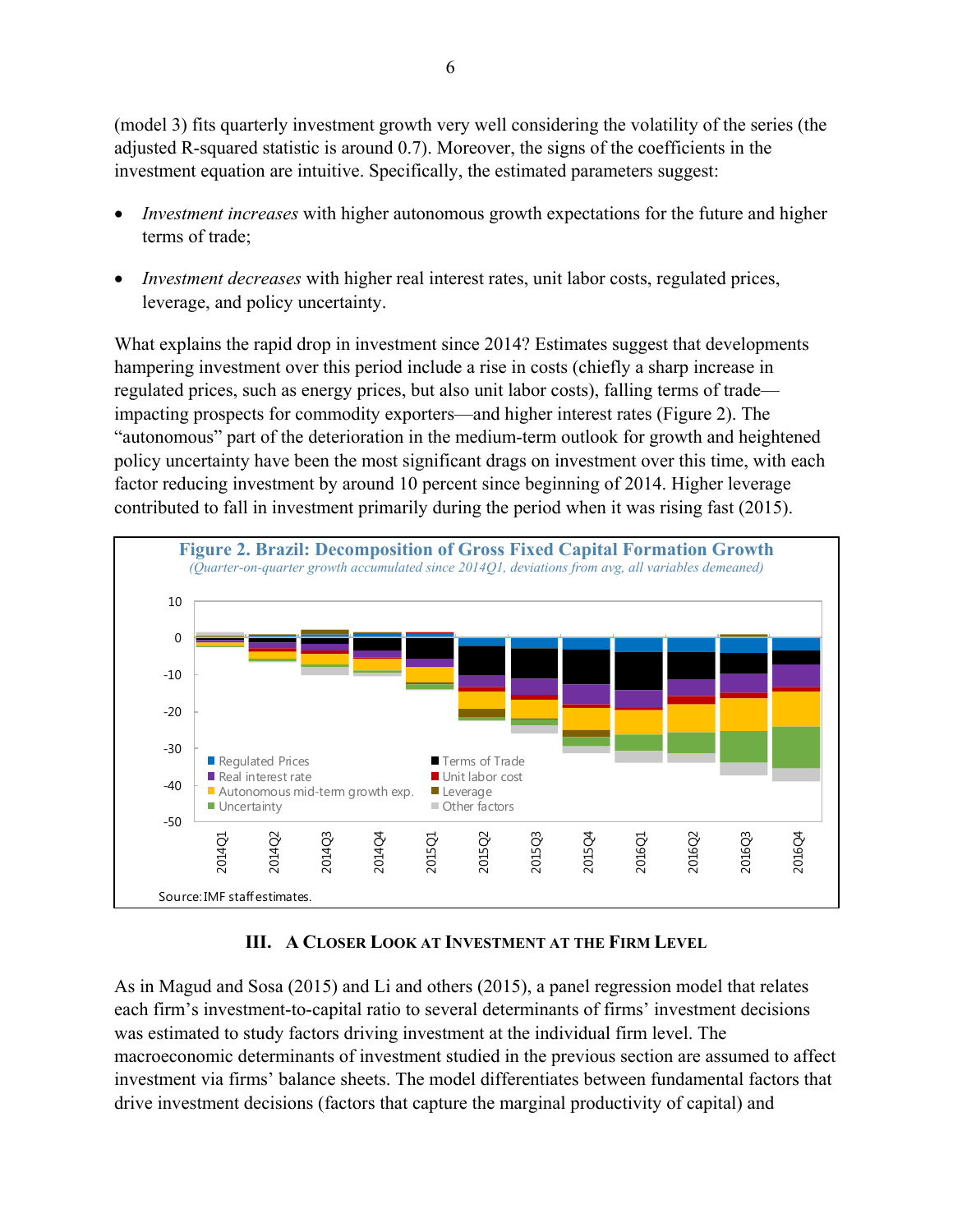financial factors that can also affect investment (factors that capture financing constraints). The investment-to-capital ratio is assumed to be driven by:

#### *Fundamentals:*

- The change in sales to proxy for demand and expected future growth (as in the standard accelerator model of investment);
- Tobin's Q to capture the expected marginal return on investment.

#### *Financial Factors:*

Leverage, cash flow, the change in debt, and debt repayment capacity.

The only other control variable included is a measure of political uncertainty; this variable is less likely to be endogenous to the firm-level variables than other macroeconomic variables such as interest rates, GDP, and the terms of trade.4

Leverage, cash flow, and changes in debt capture the relevance of each firm's financial structure for access to investment finance. High leverage may constrain firms' ability to obtain external financing for new investment; high leverage provides less investment incentives to controlling shareholders as a larger share of the gains will necessarily accrue to debtholders. Cash flow is commonly used in investment models as an indicator for internally available funds (see Hubbard, 1998) and the severity of financial constraints—tighter financial constraints increase reliance on internal funding for investment. While higher leverage is expected to be negatively associated with investment, the flow of debt is expected to be positively related to capital expenditures because financing investment is one of the main reasons to incur new debt. Tighter debt repayment capacity, on the other hand, is expected to be associated with lower investment.

The baseline model specification is:

$$
\frac{I_{it}}{K_{it-1}} = \beta L E V_{it-1} + \gamma \frac{c F_{it}}{K_{it-1}} + \delta \frac{\Delta DEBT_{it}}{K_{it-1}} + \theta \frac{\Delta S A L E S_{it}}{K_{it-1}} + \rho TOBIN_{Q_{it}} + \xi I C R_{it} + \varpi UN C E R_{t} + \lambda_{t} + \nu_{i} + \varepsilon_{it}
$$

where  $I_{it}$  is firm i's net investment in period t,  $K_{it-1}$  its capital stock at the beginning of the period, LEV<sub>it</sub> is the firm's leverage,  $ΔDEBT_{it}$  is its change in total debt,  $ΔSALES_{it}$  is the change total sales, TOBIN\_Q<sub>it</sub> its average Tobin's Q (a proxy for unobservable marginal Q), ICR<sub>it</sub> is a measure of the firm's interest coverage ratio (a proxy for debt repayment capacity), and

<sup>&</sup>lt;u>.</u> 4 For example, expected GDP growth rate will be reflected in Tobin's Q, terms of trade will affect cash flow, Tobin's Q, sales; interest rates will affect cash flow and the interest coverage ratio. Specifications were examined that included a real interest rate and a nominal interest rate, but the associated coefficients were insignificant.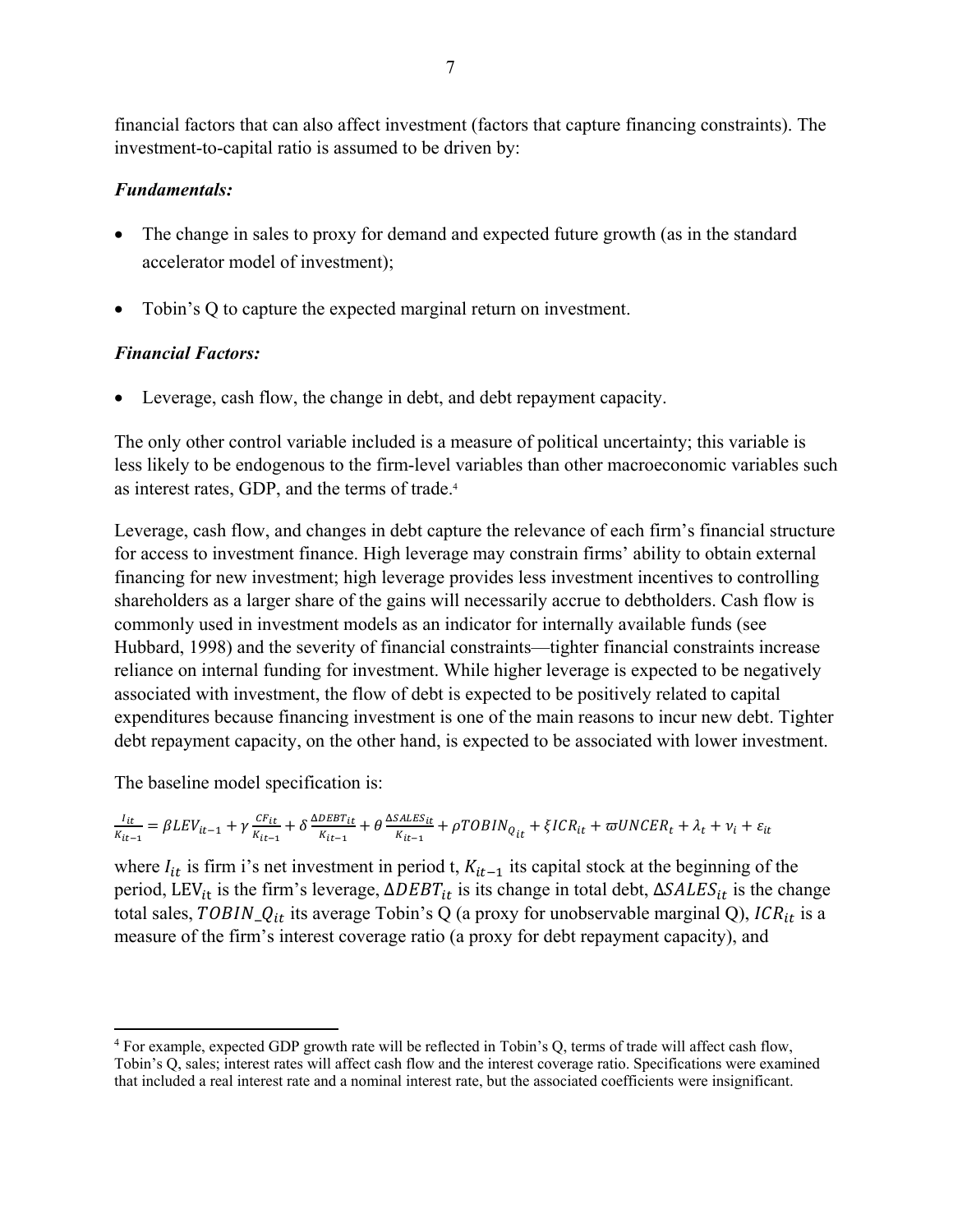$UNCER<sub>t</sub>$  is the index of political uncertainty used in the previous section.<sup>5,6</sup> To control for unobserved heterogeneity across firms, and other aggregate effects not explicitly modeled here, the model is estimated with firm-specific  $(v_i)$  and time effects  $(\lambda_t)$ ; firm-specific effects control for systematic differences in the average investment rate across firms and time effects control for a common investment component reflecting other macroeconomic factors that can influence firm-level investment. The final term in the equation is the idiosyncratic error,  $\varepsilon_{it}$ .<sup>7</sup>

Data from firm-level balance sheets and income statements are sourced from Capital IQ. The sample covers over 4,000 Brazilian firms spanning 1995 to 2016.<sup>8</sup> To adjust for outliers, all firmspecific ratios are winsorized using 1st and 99th percentiles and some additional constraints are imposed.<sup>9</sup> The definition of each variable is provided in Table 1.

Estimation results of the baseline model are consistent with the findings of the analysis at the aggregate level. Table 2 shows the estimated parameters (and their statistical significance) for 7 variations of the model, ranging from a simple model that relates investment to leverage only to the full model specification described above. Robustness checks, including models using the alternative variable definitions displayed in Table 2, are displayed in Appendix I, Section C. The results can be summarized as follows:

- *Investment increases* with higher expected future profitability (proxied by Tobin's Q and sales growth), cash flows, and debt flows, as expected;
- *Investment decreases* with higher leverage and higher political uncertainty. For example, a 10 percentage point rise in a large firm's leverage is associated with a 1.1‒1.4 percentage point fall in the investment-to-capital ratio. This suggests that financial constraints and political uncertainty play an important role in investment decisions and could help to explain the recent large drop in investment at the aggregate level.

<sup>&</sup>lt;u>.</u> <sup>5</sup> The empirical investment literature shows that lagged investment rate might be an important determinant of current investment spending (Gilchrist and Himmelberg, 1995; Eberly and others, 2012). In the case of Brazil, including lagged investment ratio as an explanatory variable did not significantly change the estimation results.

<sup>6</sup> Different interaction terms were also explored such as between leverage and firm size (smaller firms tend to be more dependent on bank financing and have lower spare capacities and a lower ability to access alternative financing options), leverage and uncertainty (firms with relatively higher leverage reduce investment more aggressively in response to higher uncertainty shock), cash flow and uncertainty (higher uncertainty could increase or decrease the marginal propensity to invest out of cash flows). None of these interaction terms were significant probably due to multicollinearity issues.

<sup>&</sup>lt;sup>7</sup> Leverage enters the equation with a lag whereas, cash flow, debt growth and the interest coverage ratio contemporaneously, as in Magud and Sosa (2015) and Li and others (2015).

<sup>&</sup>lt;sup>8</sup> While this is potentially a large sample, the data is sparse and concentrated in the period from 2010 to 2016.

<sup>&</sup>lt;sup>9</sup> The cutoff values are 250 and -50 for investment to capital ratios, 20 and -20 for sales growth ratios and debt growth ratios, 10 and -10 for cash flow ratios, 50 and 0 for Tobin's Q and 100 and 0 for leverage ratios.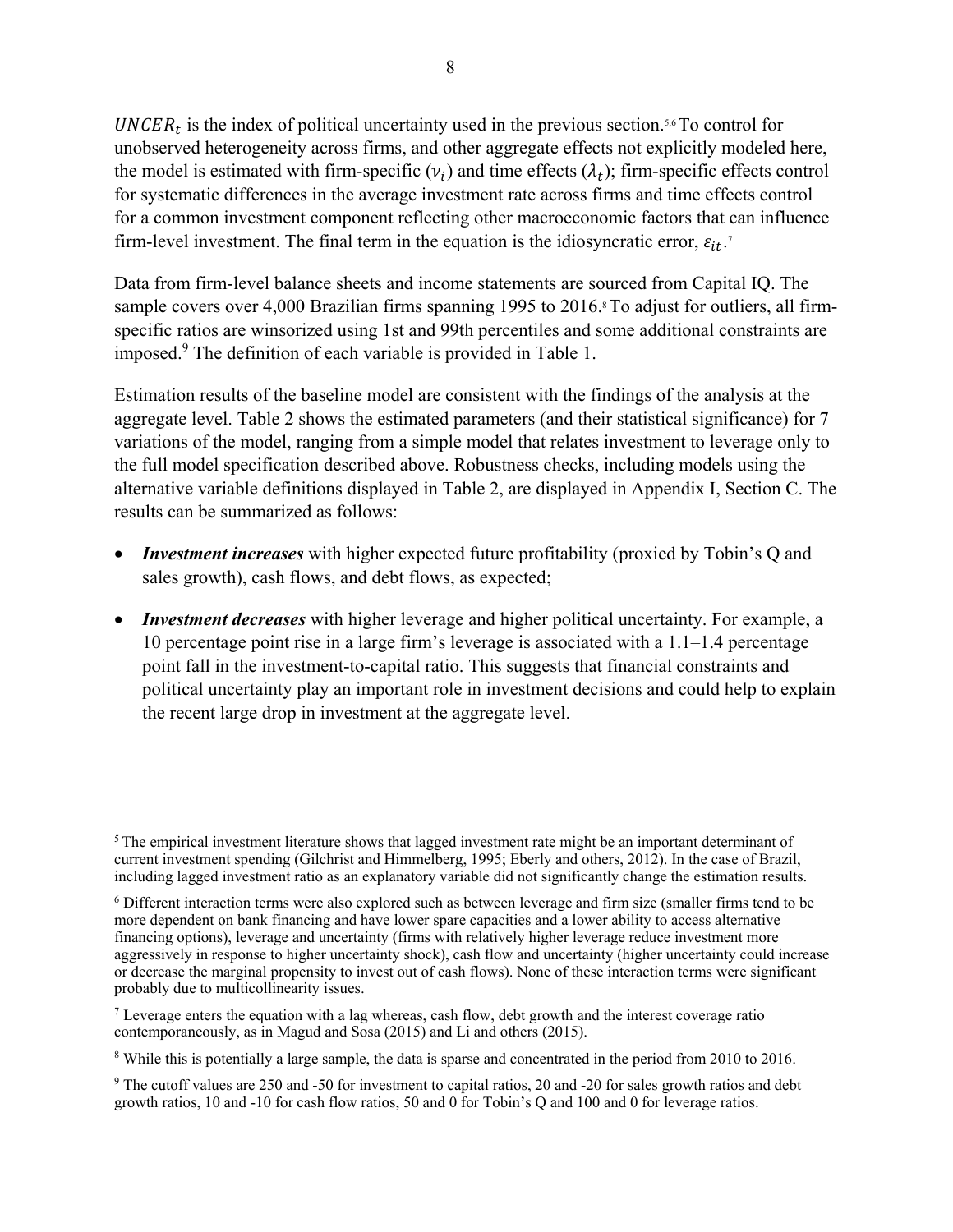|                                               | <b>Table 1. Brazil: Variable Definitions</b>                                                                                                                                               |                                                                                      |  |  |  |  |  |
|-----------------------------------------------|--------------------------------------------------------------------------------------------------------------------------------------------------------------------------------------------|--------------------------------------------------------------------------------------|--|--|--|--|--|
| Variable                                      | <b>Definition</b>                                                                                                                                                                          | <b>Robustness check</b>                                                              |  |  |  |  |  |
| Investment ratio                              | Capital expenditure within the year over the capital stock at the beginning<br>of the year (net property, plant and equipment+depreciation and<br>amortization-investment within the year) |                                                                                      |  |  |  |  |  |
| Leverage ratio                                | Total debt net of cash+cash equivalents over total assets-cash and cash<br>equivalents                                                                                                     | Total debt net of cash and<br>cash equivalents over total<br>common equity or EBITDA |  |  |  |  |  |
| Cash flow ratio                               | Net income+depreciation over the capital stock at the beginning of the<br>year                                                                                                             | EBIT over the capital stock at<br>the beginning of the year                          |  |  |  |  |  |
| Change in debt ratio<br>Change in sales ratio | Change in total debt over over the capital stock at the beginning of the year<br>Change in revenues over the capital stock at the beginning of the year                                    |                                                                                      |  |  |  |  |  |
| Tobin's Q                                     | Market capitalization-total equity+total assets over total assets<br>Interest coverage ratio EBITDA over interest expense                                                                  | Price to book ratio                                                                  |  |  |  |  |  |
| Uncertainty                                   | Change in Economic Policy Uncertainty by Scott Baker, Nicholas Bloom<br>and Steven J. Davis                                                                                                |                                                                                      |  |  |  |  |  |
| Source: IMF staff estimates.                  |                                                                                                                                                                                            |                                                                                      |  |  |  |  |  |

Higher leverage and policy uncertainty are negatively correlated with investment across most sectors of the economy. Table 3 displays results from models estimated using firms from eight different sectors of the economy. Leverage is statistically significant across most sectors, with health and real estate sectors being the only exceptions. The impact of leverage on investment is particularly large in the energy sector, possibly reflecting the relatively high levels of leverage and falling investment levels at the state-owned energy producer, Petrobras. At the same time, policy uncertainty appears to have significant effects on investment levels in the healthcare, industrials, real estate, and utility sectors, possibly due to a higher aversion to risks associated macroeconomic policy settings among these industries.

| <b>Explanatory variables</b> | (1)          | (2)          | (3)          | (4)          | (5)          | (6)          | (7)          |
|------------------------------|--------------|--------------|--------------|--------------|--------------|--------------|--------------|
| Leverage, lag                | $-0.116$ *** | $-0.120$ *** | $-0.115$ *** | $-0.110$ *** | $-0.139$ *** | $-0.116$ *** | $-0.112$ *** |
|                              | (0.022)      | (0.023)      | (0.028)      | (0.021)      | (0.019)      | (0.022)      | (0.021)      |
| Cash Flow ratio              |              | $0.031***$   | $0.029***$   | $0.022$ ***  | $0.034$ **   | $0.049***$   | $0.049***$   |
|                              |              | (0.005)      | (0.005)      | (0.005)      | (0.015)      | (0.015)      | (0.015)      |
| Change in debt ratio         |              |              | $0.016$ ***  | $0.011***$   | 0.007        | 0.008        | $0.008 *$    |
|                              |              |              | (0.002)      | (0.003)      | (0.005)      | (0.005)      | (0.005)      |
| Change in sales ratio        |              |              |              | $0.010***$   | 0.006        | 0.003        | 0.003        |
|                              |              |              |              | (0.003)      | (0.006)      | (0.007)      | (0.007)      |
| Tobin's Q                    |              |              |              |              | $0.005$ ***  | $0.005***$   | $0.004$ ***  |
|                              |              |              |              |              | (0.002)      | (0.002)      | (0.002)      |
| Interest coverage ratio      |              |              |              |              |              | 0.001        | 0.001        |
|                              |              |              |              |              |              | (0.001)      | (0.001)      |
| Uncertainty, diff, lag       |              |              |              |              |              |              | $-0.001$ **  |
|                              |              |              |              |              |              |              | (0.000)      |
| Number of observations       | 10,763       | 10,378       | 10,144       | 9,805        | 2,392        | 2.311        | 2303         |
| Number of firms              | 3,286        | 3,151        | 3,052        | 2,930        | 297          | 291          | 291          |
| $R^2$                        | 0.01         | 0.03         | 0.03         | 0.03         | 0.04         | 0.05         | 0.05         |

Note: \*\*\*, \*\*, \* indicate significance at the 1 percent, 5 percent, and 10 percent levels, respectively.

Standard errors in parentheses are Driscoll and Kraay (1998) robust to heteroscedasticity, autocorrelation with MA(q), and cross-sectional dependency. The estimation period is 1995–2016. Firm-level fixed effects are included (and time effects for specifications (1)-(6)).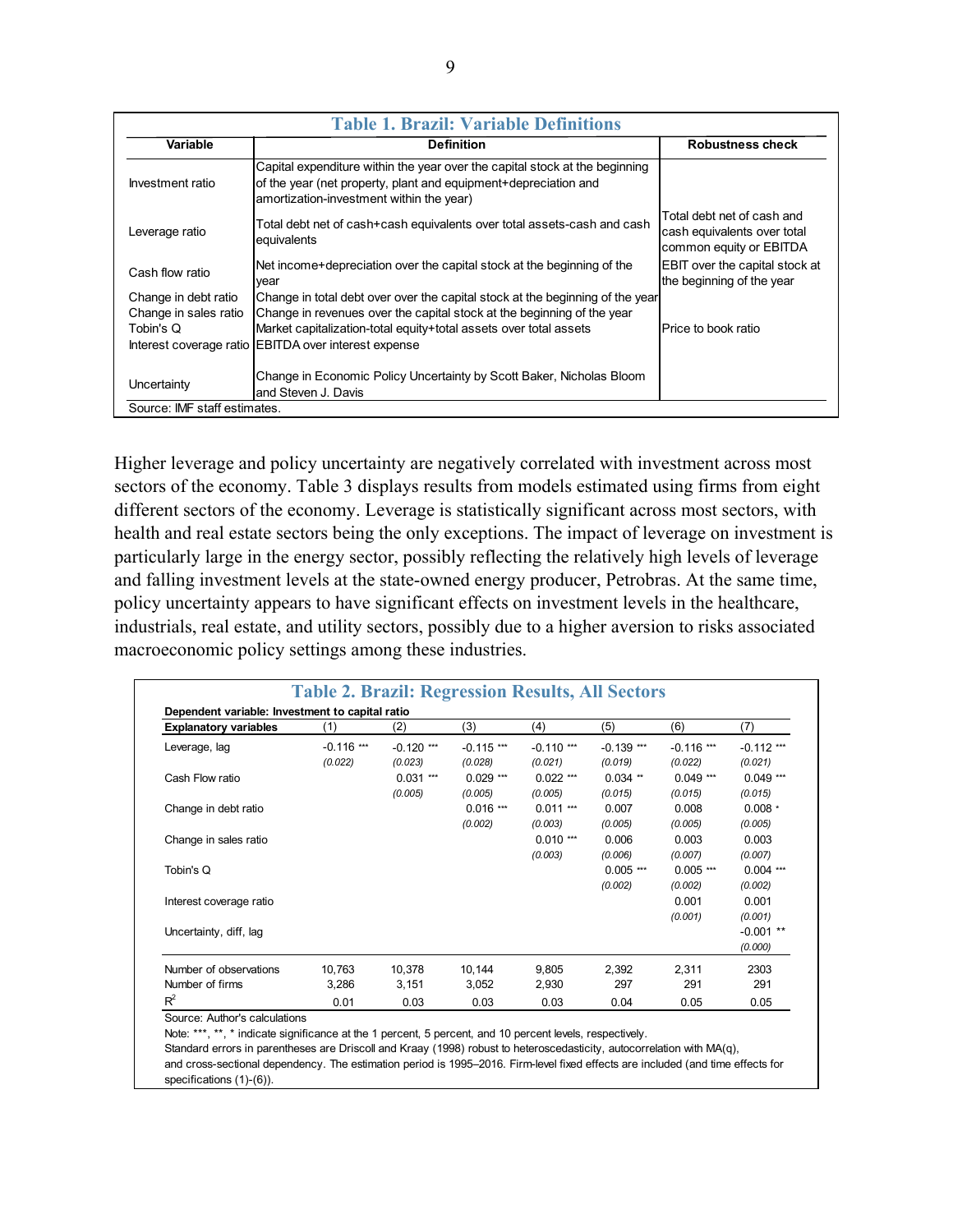| <b>Table 3. Brazil: Regression Results, by Sector</b><br>Dependent variable: Investment to capital ratio |                           |                            |              |              |              |                |                        |              |
|----------------------------------------------------------------------------------------------------------|---------------------------|----------------------------|--------------|--------------|--------------|----------------|------------------------|--------------|
|                                                                                                          | Consumer<br>Discretionary | Consumer<br><b>Staples</b> | Energy       | Healthcare   | Industrials  | Real<br>Estate | Telecomm-<br>unication | Utilities    |
| <b>Explanatory variables</b>                                                                             |                           |                            |              |              |              |                |                        |              |
| Leverage, lag                                                                                            | $-0.142$ ***              | $-0.230$ ***               | $-0.336$ *** | 0.072        | $-0.119$ *** | $-0.062$       | $-0.369$ ***           | $-0.182$ *** |
|                                                                                                          | (0.047)                   | (0.033)                    | (0.069)      | (0.120)      | (0.036)      | (0.042)        | (0.135)                | (0.050)      |
| Cash Flow ratio                                                                                          | $-0.016$                  | $0.069***$                 | $0.094***$   | $-0.056$     | $0.029 *$    | $0.039 *$      | $0.099***$             | $-0.001$     |
|                                                                                                          | (0.017)                   | (0.020)                    | (0.025)      | (0.043)      | (0.018)      | (0.022)        | (0.035)                | (0.010)      |
| Change in debt ratio                                                                                     | 0.002                     | $-0.001$                   | $0.044**$    | $-0.002$     | $0.019***$   | 0.001          | $0.101***$             | $-0.003$     |
|                                                                                                          | (0.004)                   | (0.006)                    | (0.022)      | (0.015)      | (0.006)      | (0.005)        | (0.038)                | (0.004)      |
| Change in sales ratio                                                                                    | $0.017$ ***               | $0.007**$                  | $-0.019**$   | $-0.005$     | $0.007**$    | 0.008          | $-0.025$               | $0.016$ ***  |
|                                                                                                          | (0.007)                   | (0.003)                    | (0.007)      | (0.014)      | (0.007)      | (0.005)        | (0.019)                | (0.003)      |
| Uncertainty, diff, lag                                                                                   | $-0.000$                  | $-0.000$                   | $-0.000$     | $-0.001$ *** | $-0.000$ *** | $-0.001$ ***   | $-0.001$               | $-0.000$ *** |
|                                                                                                          | (0.000)                   | (0.000)                    | (0.000)      | (0.008)      | (0.000)      | (0.000)        | (0.001)                | (0.000)      |
| Number of observations                                                                                   | 1.082                     | 970                        | 282          | 329          | 2.160        | 1.133          | 137                    | 1215         |
| Number of firms                                                                                          | 357                       | 272                        | 80           | 128          | 677          | 422            | 28                     | 359          |
| $R^2$                                                                                                    | 0.05                      | 0.08                       | 0.21         | 0.06         | 0.06         | 0.04           | 0.29                   | 0.06         |

Source: Author's calculations

Note: \*\*\*, \*\*, \* indicate significance at the 1 percent, 5 percent, and 10 percent levels, respectively.

Standard errors in parentheses are Driscoll and Kraay (1998) robust to heteroscedasticity, autocorrelation with MA(q),

and cross-sectional dependency. The estimation period is 1995–2016. Firm-level fixed effects are included.

#### **IV. SUMMARY AND CONCLUSION**

There are several factors that have contributed to the decline in investment since 2014. Rising costs, falling profitability—and expected profitability—and higher levels of corporate leverage appear to have played a role in the decline in investment over the course of the recession. The empirical evidence in this chapter also suggests that a rise in policy uncertainty has played a significant role in the decline.

Some factors point to stronger investment in the short term. The empirical results suggest that stabilization of regulated-price inflation, the terms of trade, and real interest rates should improve both investment growth and growth expectations. The large and necessary increases in fuel and electricity tariffs in 2015 and are not expected to be repeated going forward, the central bank has begun an easing cycle that is expected to continue over the remainder of 2017, and Brazil's terms of trade have improved markedly since the beginning of 2016. These are positive signs.

However, headwinds remain. While stabilization of some of the factors weighing on investment should provide some support investment in the short term, the prospect of a return to past levels of strong investment growth crucially depends on an alleviation of other sources of weakness, most notably high levels of corporate leverage and policy uncertainty and low medium-term growth expectations. While corporate leverage appears to have stabilized recently, it remains high from both a historical perspective and relative to other countries in the region. The analysis also suggests that if medium-term growth expectations remain subdued, the recovery in investment may be incomplete. Likewise, implementation challenges related the governments reform agenda—most notably related to pension reform—and the prospect of rising levels of government debt over the next several years could lead to persistently high policy uncertainty that might weigh on investment decisions for some time.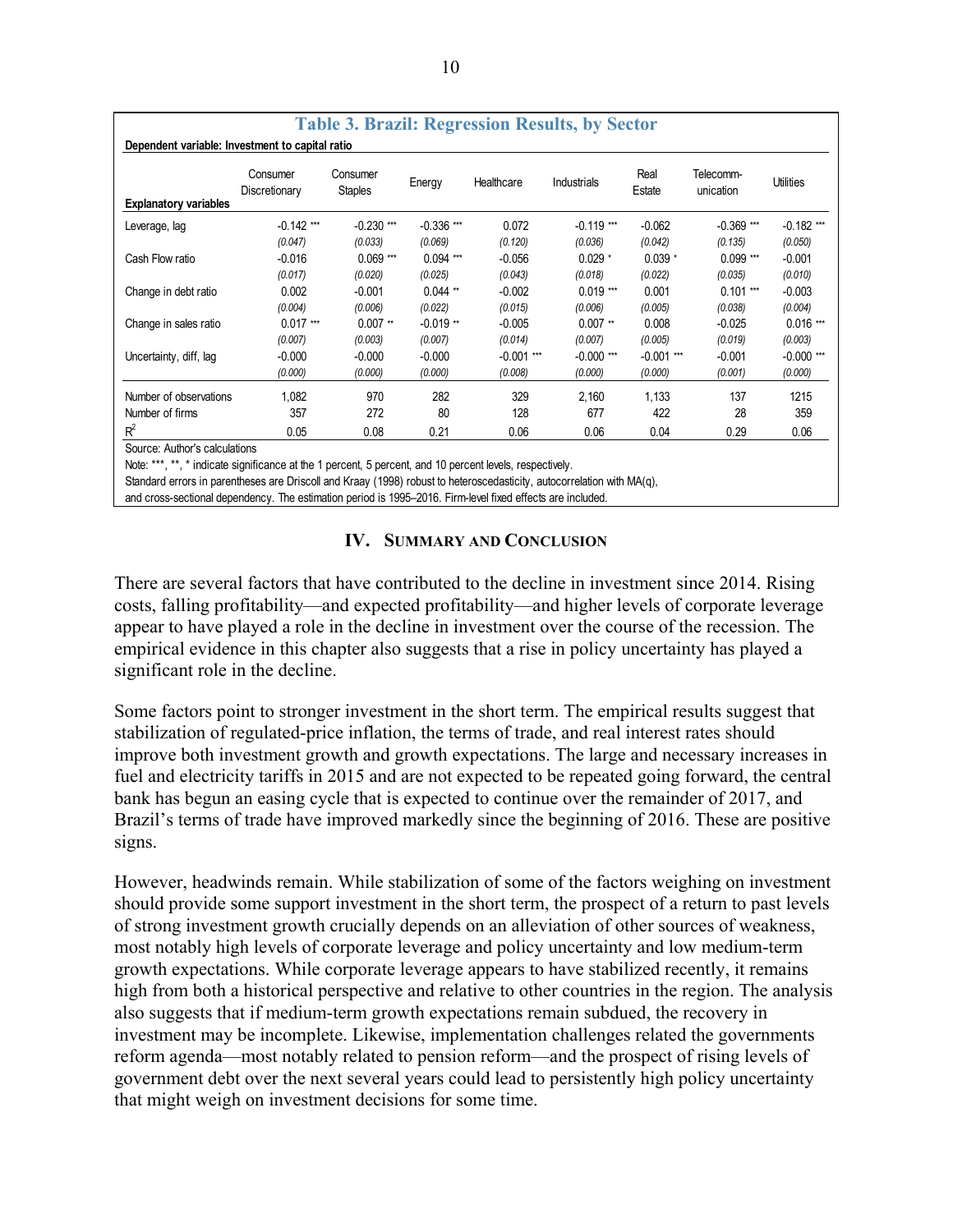#### **APPENDIX I. DATA, RESULTS, AND ROBUSTNESS**

#### **A. Economic Policy Uncertainty**

The Economic Policy Uncertainty (EPU) Index for Brazil is computed in the same manner as the newspaper-based EPU Index for the United States, following the methods in "Measuring Economic Policy Uncertainty" by Baker, Bloom and Davis (policyuncertainty.com).

- The index is derived from the text archives of the newspaper Folha de São Paulo from 1991 onwards. The raw data for the index is the number articles containing relevant terms. Specifically, the number of articles containing the terms "incerto" or "incerteza", "econômico" or "economia", and one or more of the following policy-relevant terms: regulação, déficit, orçamento, imposto, banco central, alvorada, planalto, congresso, senado, câmara dos deputados, legislação, lei, tarifa.
- To obtain the EPU rate, the raw EPU counts are scaled by the number of all articles in the same newspaper and month. The resulting series is multiplicatively rescaled to a mean of 100 from January 1991 to December 2011.

#### **B. Estimating Medium-Term Growth Expectations**

The Brazilian central bank has a very comprehensive consensus expectations survey. On a weekly basis, forecasters submit their expectation for end-of-year Real GDP growth for the current year, as well as for the 4 years ahead. The Central Bank then reports averages, medians, and other properties of the sample in their website.

While there is no constant forecast horizon, forecasts usually behave in a predictable fashion (see Figure below). The surveyors ask analysts for end-of-year forecasts, which means that, for any given year, the forecast horizon shortens as time passes. However, since the underlying models expect the economy to return to potential GDP growth over the long run, there is a strong relationship between expected growth and forecast horizons.

This exercise builds on this relationship. The starting point to estimate a continuous timeseries for mid-term growth expectations, then, regresses forecasts on a polynomial of the forecast horizon:

$$
E_t[\Delta g_{t+s}^{yoy}] = c_t + \gamma_t (s-t)_{t,s} + \phi_t (s-t)_{t,s}^2 + e_t
$$
 (1)

where  $E_t[\Delta g_{t+s}^{yoy}]$  is end-of-year growth forecast for date s at time t;  $(s-t)_{t,s}$  denotes the forecast horizon in days,  $c_t$ ,  $\gamma_t$  and  $\phi_t$  are time varying parameters estimated for each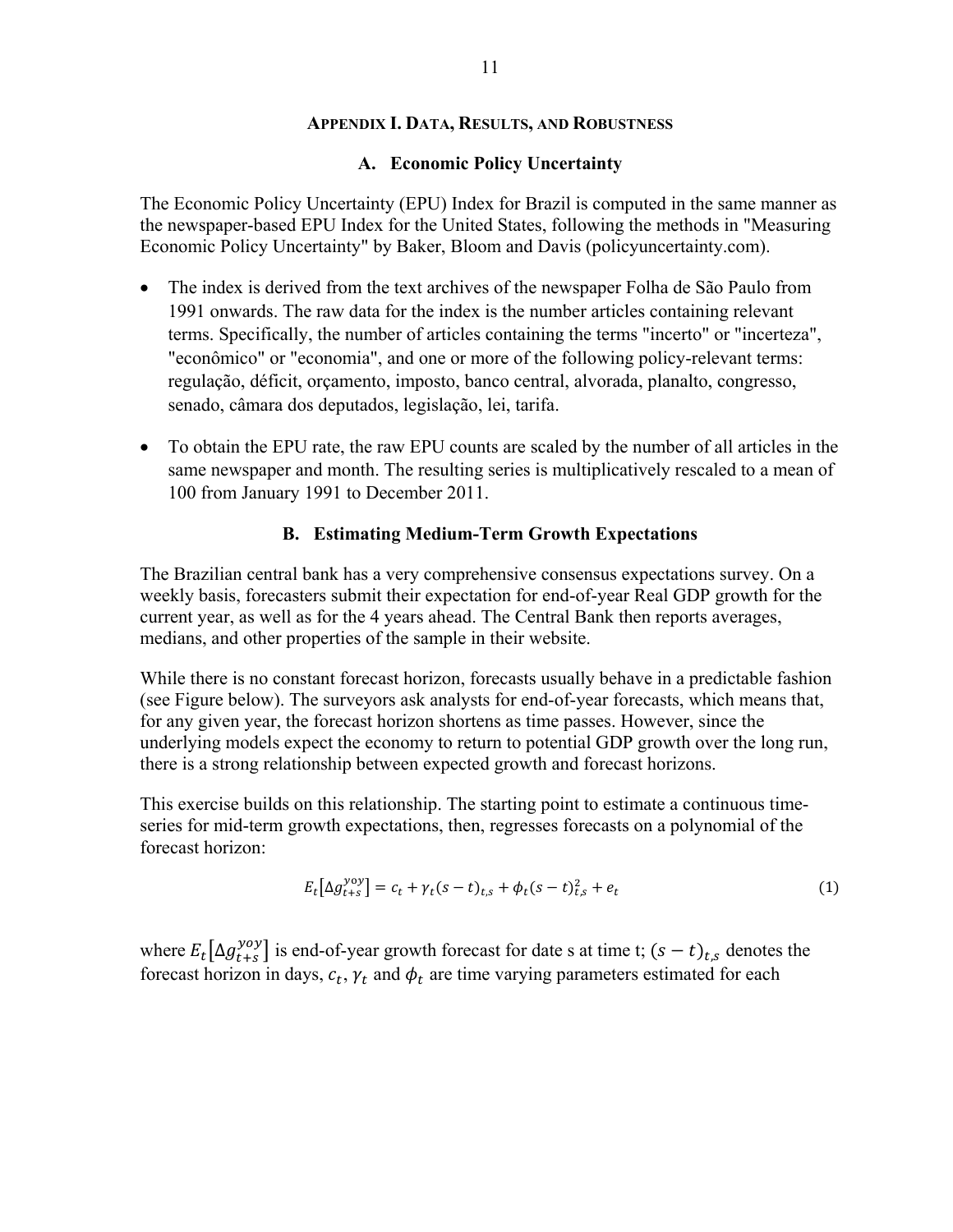period t. Those parameters yield a continuous time series for growth expectations for any horizon h ahead:



$$
\hat{E}_t[\Delta g_{t+s}^{yoy}] = \hat{c}_t + \hat{\gamma}_t(h) + \hat{\phi}_t(h)^2
$$
\n(2)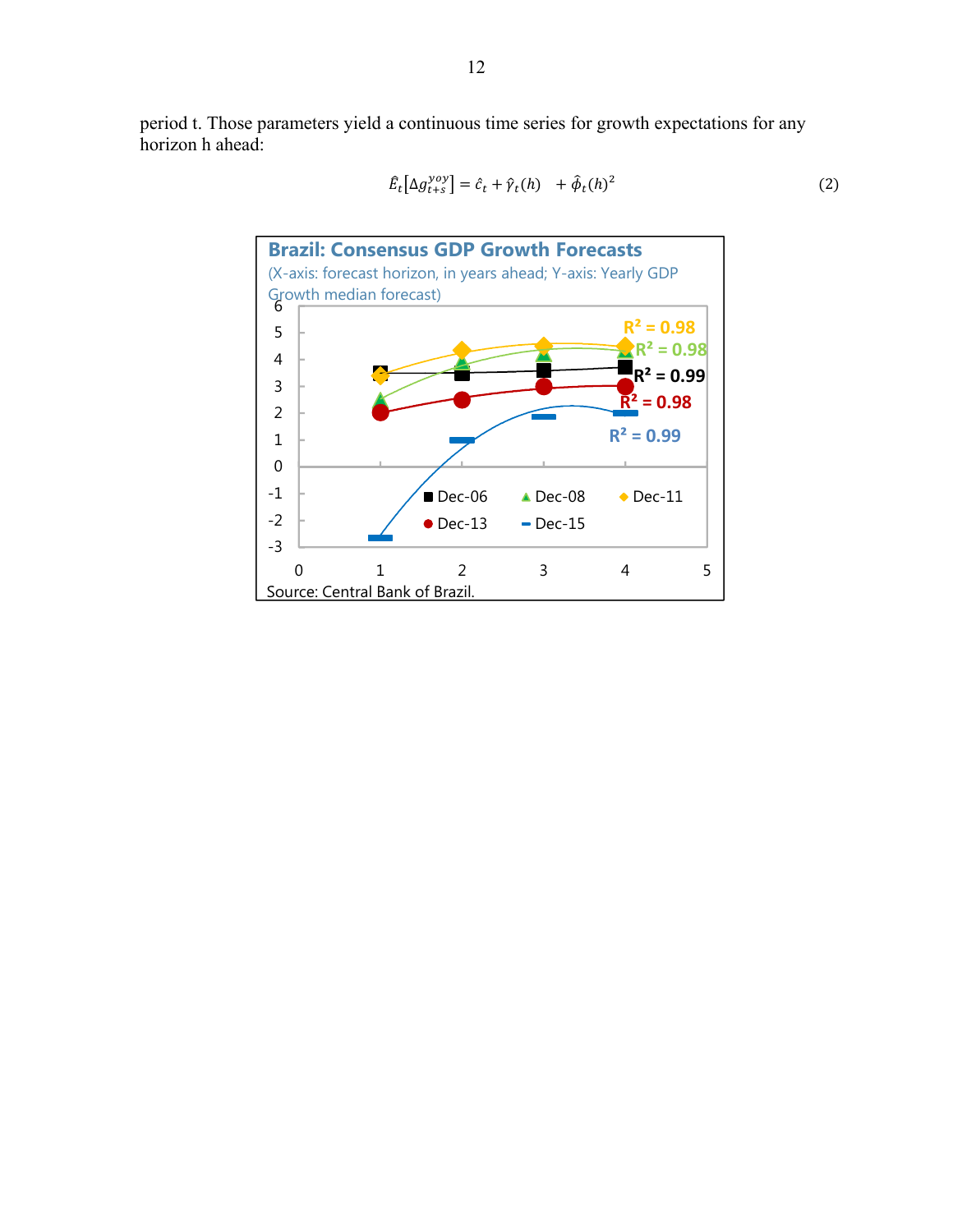|                            | <b>Table 1. Brazil: Results-</b> |             | <b>Aggregate Model</b>                                                   |
|----------------------------|----------------------------------|-------------|--------------------------------------------------------------------------|
|                            | <b>Model</b>                     |             |                                                                          |
|                            | (1)                              | (2)         | (3)                                                                      |
| <b>Growth Expectations</b> |                                  |             |                                                                          |
| $\Delta^4 y_t$             | $0.069**$                        | $0.093***$  | $0.093***$                                                               |
|                            | (0.026)                          | (0.027)     | (0.027)                                                                  |
| $\Delta^4 p_t$             | $-0.022$                         | $-0.031$    |                                                                          |
|                            | (0.019)                          | (0.020)     |                                                                          |
| $\Delta^4 t_t$             | $0.030**$                        | $0.028*$    | $0.029**$                                                                |
|                            | (0.014)                          | (0.014)     | (0.014)                                                                  |
| $\Delta^4 r_t$             | $-0.094***$                      | $-0.105***$ | $-0.106***$                                                              |
|                            | (0.035)                          | (0.033)     | (0.032)                                                                  |
| $\Delta^4 s_t$             | $-0.006$                         | $-0.009**$  | $-0.010***$                                                              |
|                            | (0.004)                          | (0.004)     | (0.004)                                                                  |
| $\Delta^4 l_t$             | 0.013                            | 0.011       |                                                                          |
|                            | (0.015)                          | (0.015)     |                                                                          |
| R-Squared                  | 0.507                            | 0.499       | 0.496                                                                    |
| Adjusted R-Squared         | 0.458                            | 0.439       | 0.467                                                                    |
| <b>Investment Growth</b>   |                                  |             |                                                                          |
| $\Delta p_{t-1}$           | $-0.793***$                      | $-0.512***$ | $-0.542***$                                                              |
|                            | (0.187)                          | (0.167)     | (0.165)                                                                  |
| $\Delta t_t$               | $0.411***$                       | $0.448***$  | $0.476***$                                                               |
|                            | (0.108)                          | (0.100)     | (0.092)                                                                  |
| $\Delta r_{t-1}$           | $-0.009***$                      | $-0.009***$ | $-0.009***$                                                              |
|                            | (0.003)                          | (0.002)     | (0.002)                                                                  |
| $\Delta s_{t-1}$           | $0.096***$                       | 0.041       |                                                                          |
|                            | (0.029)                          | (0.028)     |                                                                          |
| $\Delta l_{t-1}$           | $-0.104$                         | $-0.167**$  | $-0.173***$                                                              |
|                            | (0.068)                          | (0.064)     | (0.059)                                                                  |
| $\epsilon_{t-1}^Z$         | 1.360**                          | $1.110**$   | $1.179**$                                                                |
|                            |                                  |             |                                                                          |
|                            | (0.536)                          | (0.479)     | (0.483)                                                                  |
| $L_{t-1}$                  |                                  | $0.520***$  | $0.529***$                                                               |
|                            |                                  | (0.136)     | (0.130)                                                                  |
| $L_{t-2}$                  |                                  | $-0.381*$   | $-0.581***$                                                              |
|                            |                                  | (0.206)     | (0.131)                                                                  |
| $\mathcal{L}_{t-3}$        |                                  | $-0.282$    |                                                                          |
|                            |                                  | (0.212)     |                                                                          |
| $L_{t-4}$                  |                                  | 0.080       |                                                                          |
|                            |                                  | (0.143)     |                                                                          |
| $U_{t-1}$                  |                                  | 0.143       |                                                                          |
|                            |                                  | (0.986)     |                                                                          |
| $U_{t-2}$                  |                                  | 0.201       |                                                                          |
|                            |                                  | (1.047)     |                                                                          |
| $U_{t-3}$                  |                                  | $-1.976*$   | $-1.370*$                                                                |
|                            |                                  | (1.039)     | (0.821)                                                                  |
| $U_{t-4}$                  |                                  | $-2.067**$  | $-2.181**$                                                               |
|                            |                                  | (0.951)     | (0.877)                                                                  |
| R-Squared                  | 0.696                            | 0.790       | 0.770                                                                    |
| Adjusted R-Squared         | 0.635                            | 0.698       | 0.704                                                                    |
|                            |                                  |             | Jointly estimated standard errors in parentheses. * $p < 0.1$ , ** $p <$ |

### **C. Estimation Results: Aggregate Model**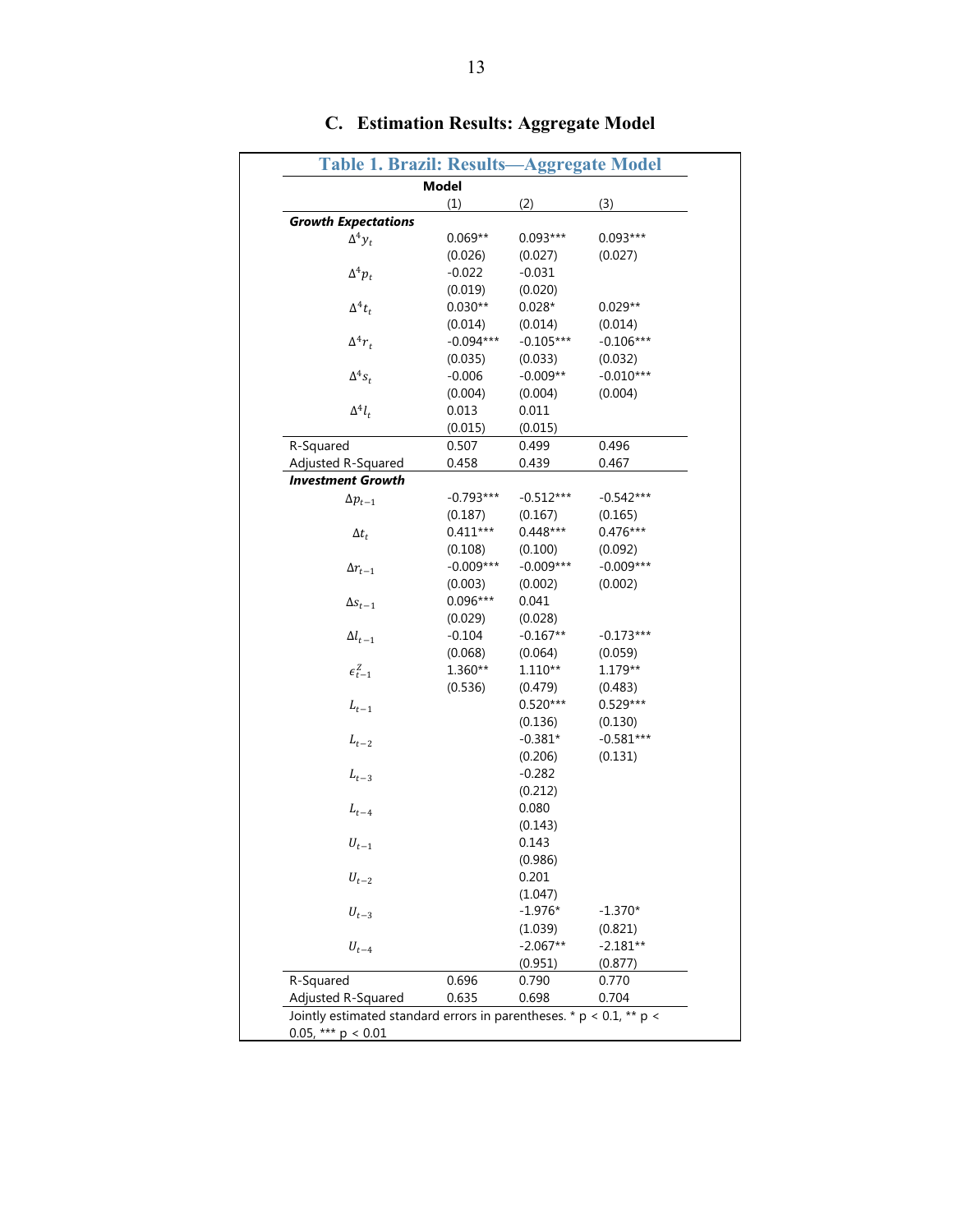| <b>Explanatory variables</b> | $(4)$ with<br>leverage (net<br>debt/equity) | $(4)$ with<br>leverage (net<br>debt/EBITDA) | $(4)$ with cash<br>ratio | (5) with Tobin<br>Q | (7) estimated<br>using GMM |
|------------------------------|---------------------------------------------|---------------------------------------------|--------------------------|---------------------|----------------------------|
| Leverage, lag                | $-0.003$ ***                                | $-0.001$ **                                 | $-0.110$ ***             | $-0.292$ ***        | $-0.172$ ***               |
|                              | (0.001)                                     | (0.000)                                     | (0.021)                  | (0.046)             | (0.068)                    |
| Cash Flow ratio              | $0.028***$                                  | $0.034$ ***                                 | $0.021$ **               | 0.025               | $0.049***$                 |
|                              | (0.007)                                     | (0.005)                                     | (0.005)                  | (0.016)             | (0.014)                    |
| Change in debt ratio         | $0.014***$                                  | $0.015***$                                  | $0.009$ ***              | $0.009**$           | 0.008                      |
|                              | (0.003)                                     | (0.002)                                     | (0.002)                  | (0.005)             | (0.007)                    |
| Change in sales ratio        | $0.008***$                                  | $0.011***$                                  | $0.009***$               | 0.006               | 0.005                      |
|                              | (0.003)                                     | (0.003)                                     | (0.002)                  | (0.006)             | (0.008)                    |
| Tobin's Q                    |                                             |                                             |                          | $0.004$ ***         | $0.005$ ***                |
|                              |                                             |                                             |                          | (0.001)             | (0.004)                    |
| Interest coverage ratio      |                                             |                                             |                          |                     | 0.001                      |
|                              |                                             |                                             |                          |                     | (0.001)                    |
| Uncertainty, diff, lag       |                                             |                                             |                          |                     | $0.000**$                  |
|                              |                                             |                                             |                          |                     | (0.000)                    |
| Number of observations       | 9,144                                       | 11,391                                      | 9,779                    | 2,632               | 2,190                      |
| Number of firms              | 2,833                                       | 3.357                                       | 2,925                    | 382                 | 290                        |
| $R^2$                        | 0.03                                        | 0.04                                        | 0.03                     | 0.06                |                            |

#### **D. Robustness Checks: Firm-Level Model**

Source: Author's calculations

Note: \*\*\*, \*\*, \* indicate significance at the 1 percent, 5 percent, and 10 percent levels, respectively.

Standard errors in parentheses are Driscoll and Kraay (1998) robust to heteroscedasticity, autocorrelation with MA(q),

and cross-sectional dependency. The estimation period is 1995–2016. Firm-level fixed effects are included.